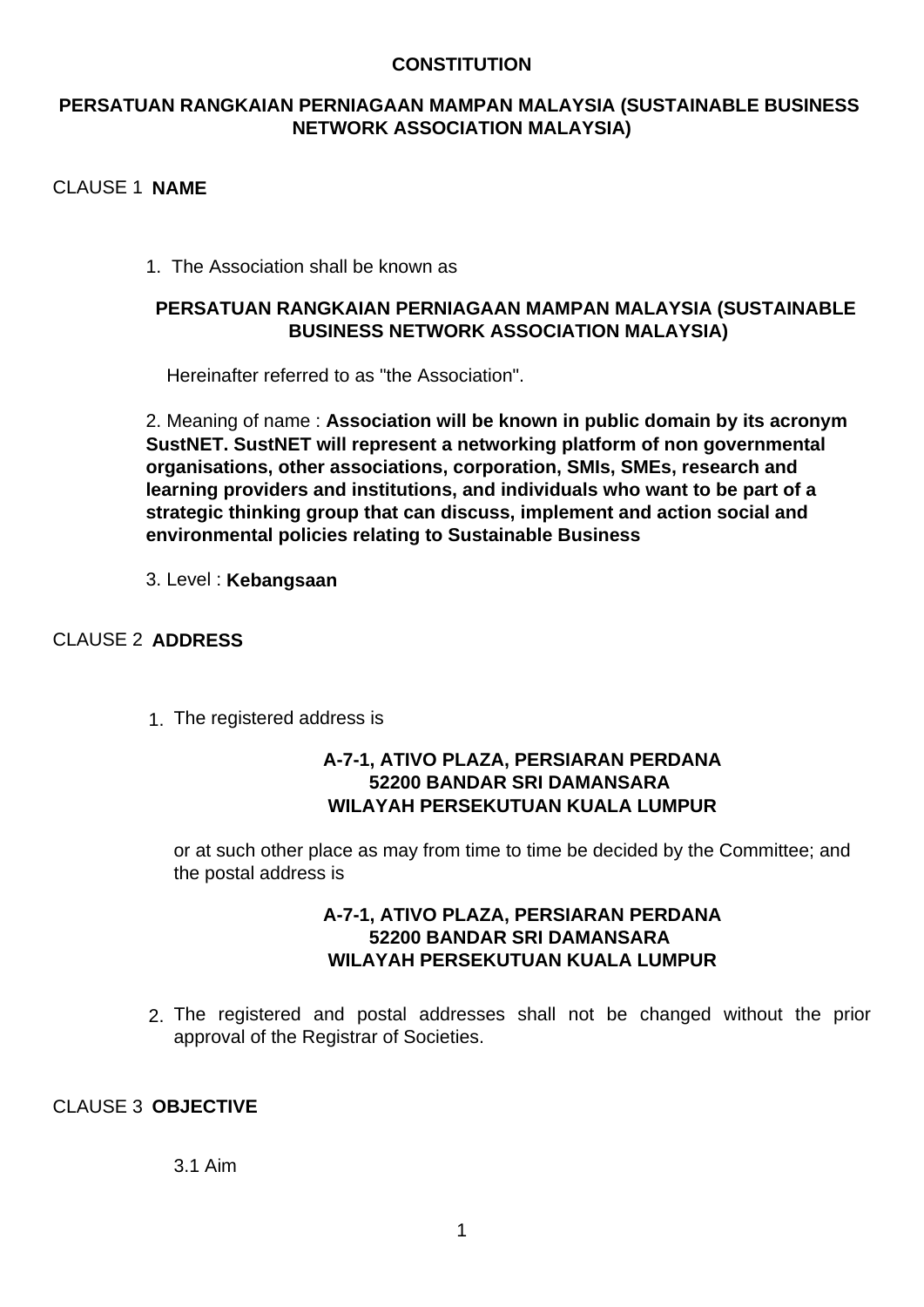The Aim of the Association is to primarily drive the integration of Sustainable Development Goals into business practices. This will consist of a long term, integrated approach to developing and achieving a healthy community by jointly addressing economic, environmental, and social issues and by providing a holistic support platform for the sustainable agenda of the business community.

## 3.2 Objectives

3.2.1 Raise public awareness in the community through evidence-based advocacy and familiarisation with the United Nations Sustainable Development Goals (UN SDGs)

3.2.2 Promote adoption of UN SDGs, with associated principles and practices, at all levels of business community.

3.2.3 Assist business competitiveness by developing customised methods for members, including training, assessment, coaching and learning support.

3.2.4 Share relevant expertise and information relating to productivity enhancement and sustainability practices through workshops and seminars.

3.2.5 Promote ethical behavior in the spirit of corporate social responsibility (CSR) in the sustainable growth and prosperity of small medium industries (SMIs) and small medium enterprise (SMEs)

3.2.6 Provide advice and information on international and national policy and regulations including participatory policy and law making, impacting sustainability of the business community.

3.2.7 Create and maintain a databank of information on services, support and initiatives (including financial assistance) provided by governmental and non governmental agencies (national and international) in promoting and implementing sustainable goals and practices in the business community.

3.2.8 Participate in national and global forums and exhibitions on sustainability and innovation.

3.2.9 Affiliate and collaborate with national and international organisations involved in sustainable development programmes and initiatives.

3.2.10 Purchase, take on lease or otherwise acquire built property and/or land for constructing building/s on such land which land and buildings, and the process or income thereon, shall be used solely for furthering, developing and carrying out the objectives of the Association.

# CLAUSE 4 **MEMBERSHIP**

There shall be five classes of membership as described below: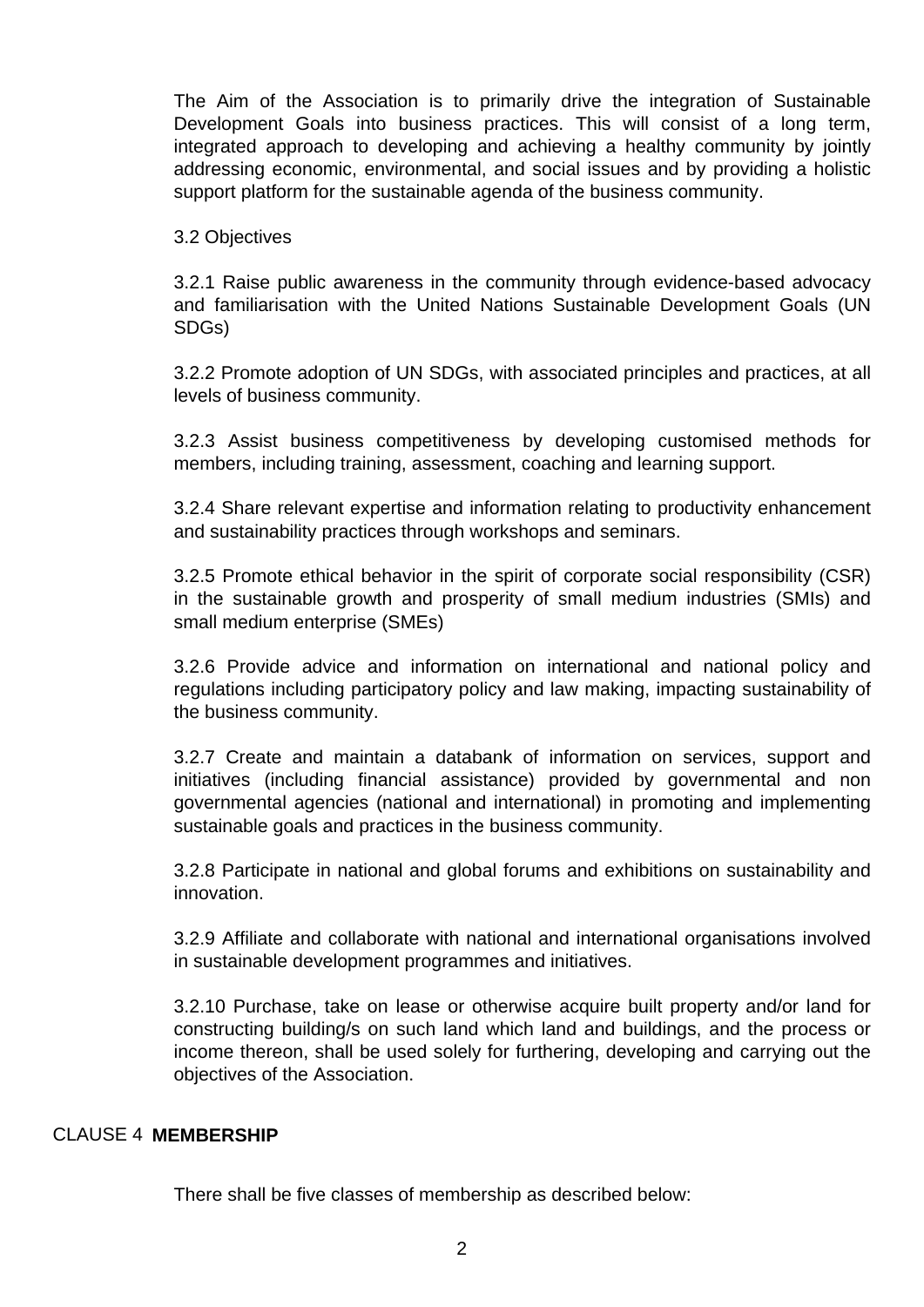#### 4.1 Founding Members

Members that established the pro temp committee before the set up of the association. Each founding member will hold one membership with one voting right only.

#### 4.2 Ordinary Members

All Malaysian individuals, eighteen years and above, resident in Malaysia or abroad, irrespective of race, gender or creed. Each ordinary member will hold one membership with one voting right only.

#### 4.3 Honorary Members

All Non Malaysian individuals, eighteen years above, resident in Malaysia for one year or more (completed or planned), irrespective race, gender or creed. If the Honorary Member becomes a non resident and he/she is desirous to continue to be a member of the Association, his/her status will be converted to Associate Membership, effective from the date of the change.Each honorary member will hold one membership with one voting right only.

#### 4.4 Corporate Members

All Malaysian organisations incorporated in Malaysia and having its registered office in Malaysia. Each corporate member will hold one membership with one voting right only. Each organisation may have a maximum of three representatives from the same organisation.

### 4.5 Associate Members

4.5.1 All non Malaysian individuals resident outside Malaysia

4.5.2 All Foreign Organisations legally incorporated in, and outside, Malaysia. Each foreign organisation may have a maximum of three representatives from the same organisation.

4.5.3 Each associate member will hold one membership.

4.6 All membership application shall be submitted in the prescribed application form and forwarded to the General Secretary for the approval of the Executive **Committee.** 

4.7 Every applicant who has been approved by the Executive Committee and has made the requisite fee payment within the specified period, will then be admitted as a Member of the Association.

4.8 The validity of each class of membership is contingent upon the terms and conditions stated in this Constitution and shall be verified by the Executive Committee from time to time.

# CLAUSE 5 **RESIGNATION AND TERMINATION**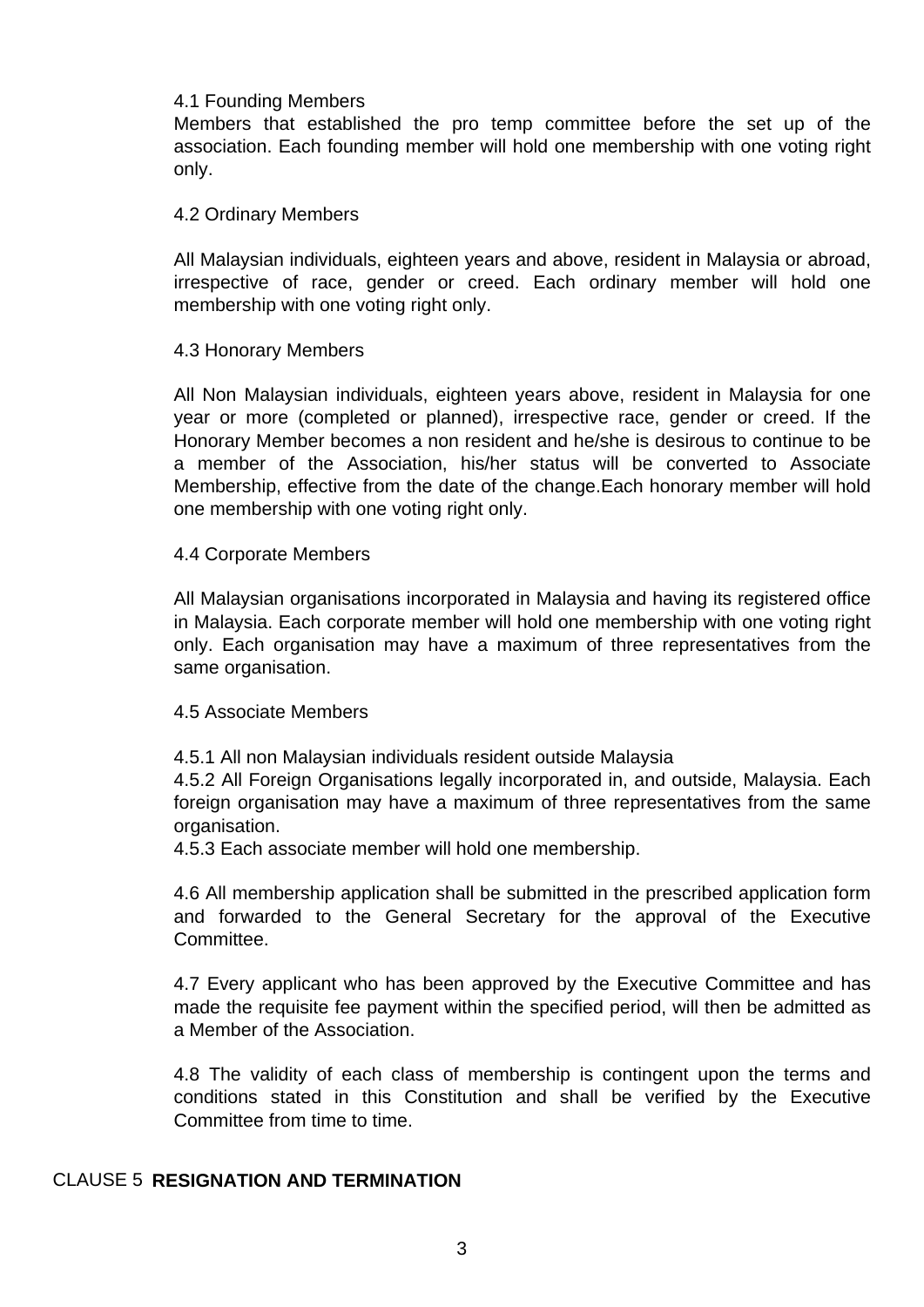A member shall cease to be a member of the Association under the following circumstances.

5.1 Any Member wishing to resign as Member of Association shall submit to the Secretary General, fourteen days prior written notice of his intention to do so and subject to full settlement by the Member of all fees and other payments due to the Association, the member concerned shall cease to be a member of the Association upon expiry of the said fourteen days.

5.2 The Executive Committee shall have the right to terminate or suspend the membership of any Member who has failed to abide by the Associations Constitution or Bye Laws or who has acted in a manner derogatory to the good name of the Association.

The Executive Committee shall take counsel after a period deemed reasonable by the Executive Committee, provided always that before the termination or suspension of the membership of any such Member, that Member shall be informed in writing of the reasons for the termination or suspension and shall also be given the right to defend himself against any of the reasons contained therein.

Thereafter such termination or suspension of membership shall come into effect unless the decision of the Executive Committee is amended or overruled by the Members in General Meeting upon the appeal of the Member concerned.

5.3 When the member becomes a defaulter for payment of dues, as provided for in Section 6.4.

5.4 When the member dies or if or when he or she is declared insane or of unsound mind.

### CLAUSE 6 **SOURCE OF INCOME**

6.1 Membership Registration Fee

For all classes, a first time registration fee RM50.00 (Ringgit Malaysia Fifty Only)

6.2 Membership Annual Subscription Fee

6.2.1 Individual Members RM150 (Ringgit Malaysia One Hundred Fifty Only)

- a) Founding
- b) Ordinary
- c) Honorary
- d) Associate

6.2.2 Corporate Members RM300.00 (Ringgit Malaysia Three Hundred only)

- a) Malaysia Corporate
- b) Foreign Corporate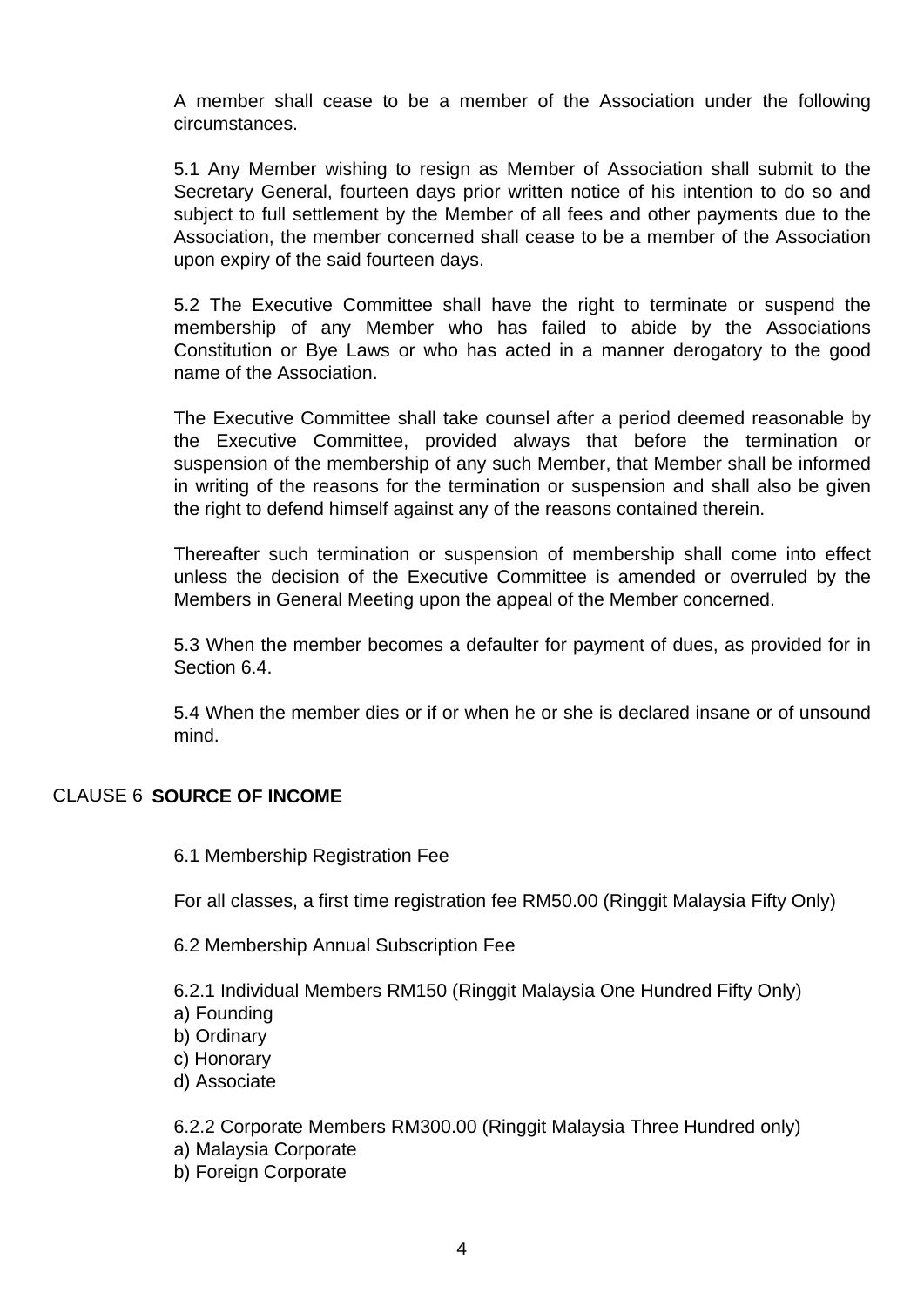## 6.3 Fees Due Date

6.3.1 The initial registration and annual subscription fees shall fall due for payment within fourteen (14) days upon receipt of advice of approval of membership by the member

6.3.2 The membership annual subscription fees is for twelve (12) month period

6.2.3 Thereafter, payment for renewal of annual subscription fees shall fall due within thirty (30) days after expiry of previous membership tenure

### 6.4 Default of payment

6.4.1 Any member who is in default of arrears of a annual subscription fees for three months after it has fallen due shall have their membership suspended. However he or she can be reinstated as Member upon full settlement of all arrears within three months of the date of suspension of membership.

6.4.2 Any member who is in default of arrears of annual subscription fees for six months after it has fallen due shall automatically cease to be a member of the Association. However, he or she may reapply to be a member in accordance with Section 4.5

6.4.3 The Executive Committee has the right to fix a reentry fee for any Member whose membership has lapsed because of default in payment of arrears.

6.4.4 Readmittance of members under any circumstance does not preclude the Executive Committee from taking due action on the defaulting Member to recover such sums as well as related legal charges, upon confirming that the Member has received notice of the action instituted against him.

#### 6.5 Project Funds

Project fees for events or programmes can be collected by the Association with the approval of the Executive Committee. This will be advised via circular resolution to Members. Members who confirm their participation for such events shall be subject to the terms and conditions with regard to payment as stated in the event registration form.

#### 6.6 Contribution, Donations and Grants

Individuals and Corporations (Malaysian and Foreign), Government and Non Governmental Organisations (Malaysian and Foreign) are permitted to make contributions, donations, grants and funding in cash or kind to the Association. Such monies received by Association must be properly receipted, reported and accounted for (contributors details, amount and purpose) with clarity and accuracy in the Association Annual Report.

# CLAUSE 7 **GENERAL MEETING**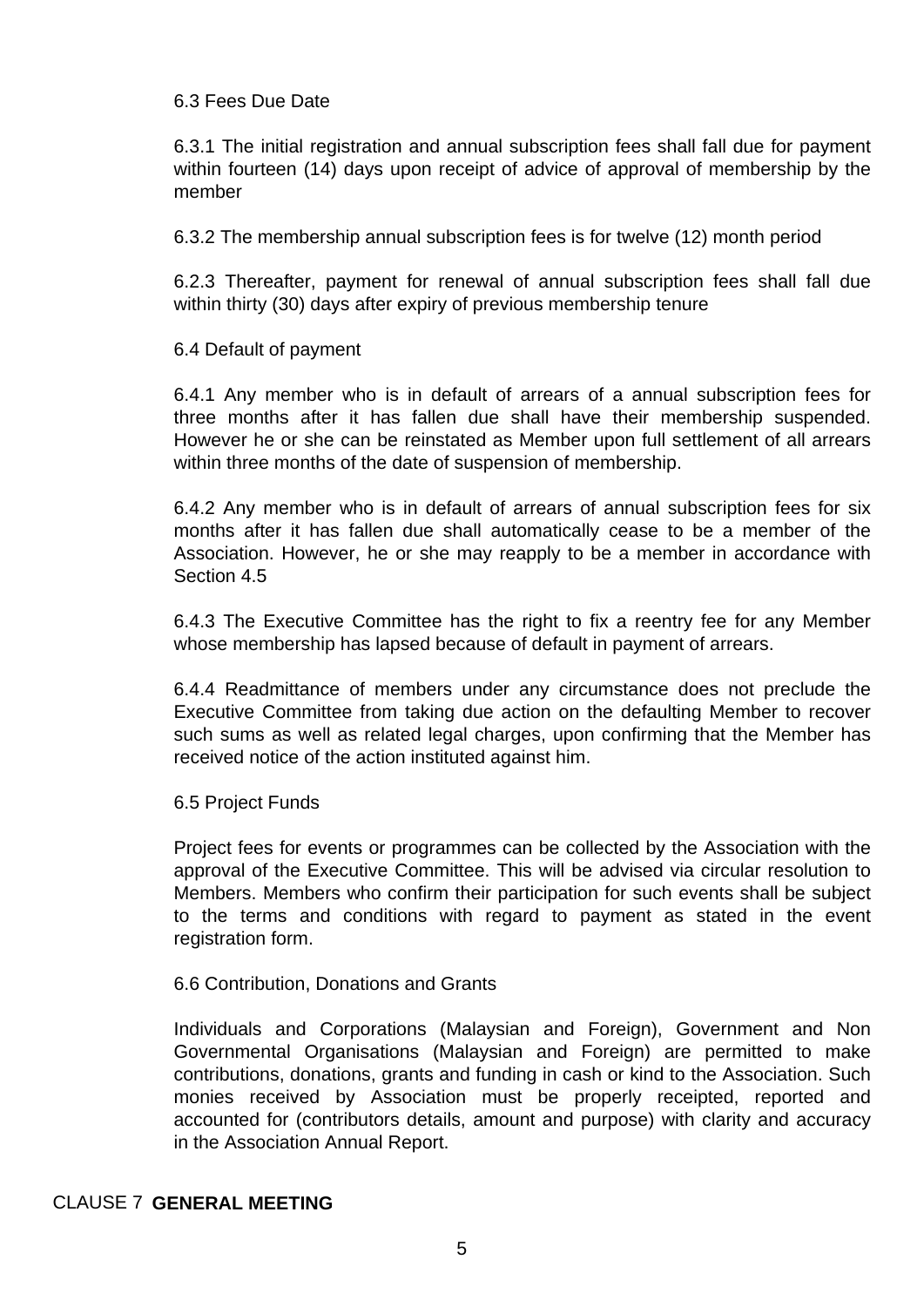7.1 The General Meeting of the Association shall be convened by the Secretary General and shall be

7.1.1 Annual General Meeting

7.1.2 Extraordinary General Meetings

7.2 The Annual General Meeting shall be held after the end of the financial year but before 31 March of each calendar year on a date at a time and place to be fixed by the Executive Committee

7.3 The agenda for the Annual General Meeting shall consist of the following:

7.3.1 The appointment of the Chairman for the Annual General Meeting, if required 7.3.2 The opening address by the President

7.3.3 Confirmation of the minutes of the previous years Annual General Meeting 7.3.4 The adoption of the Annual Report

7.3.5 The adoption of the Audited Statement of income and Expenditure

7.3.6 The adoption of the Audited Balance Sheet

7.3.7 Election of Office Bearers, once every alternate Annual General Meeting

7.3.8 Appointment of Honorary Auditors, once every alternate Annual General Meeting

7.3.9 Any other matter in respect of which notice in writing has been submitted to the Secretary General, at least fifteen days before the date of the meeting

7.4 Notice of the Annual Greeting Meeting shall be given to all Members by the Secretary General at least fifteen days before the date of the meeting specifying the date, time and place of the meeting and requesting the Members to submit any proposed amendments to the Constitution or any other matter to be tabled at the Annual General Meeting.

7.5 The notice of Annual General Meeting shall also be displayed at the registered office of the Association.

7.6 All matters to be tabled for consideration at the Annual General Meeting must be submitted to the Secretary General at least fifteen days before the date thereof.

7.7 The Secretary General shall circulate to all members at least seven days before the date fixed for the Annual General Meeting, the Agenda for the meeting, the Minute of the previous years Annual General Meeting, the Annual Report together with the Audited Financial Report of the last financial year, proposed amendments to the Constitution, and other matters (if any).

7.8 Copies of the above documents should also be made available for the members at the office of the Association or the place at which the Annual General Meeting is to be held.

7.9 The Annual General Meeting shall be attended by

a) All Members of the Executive Committee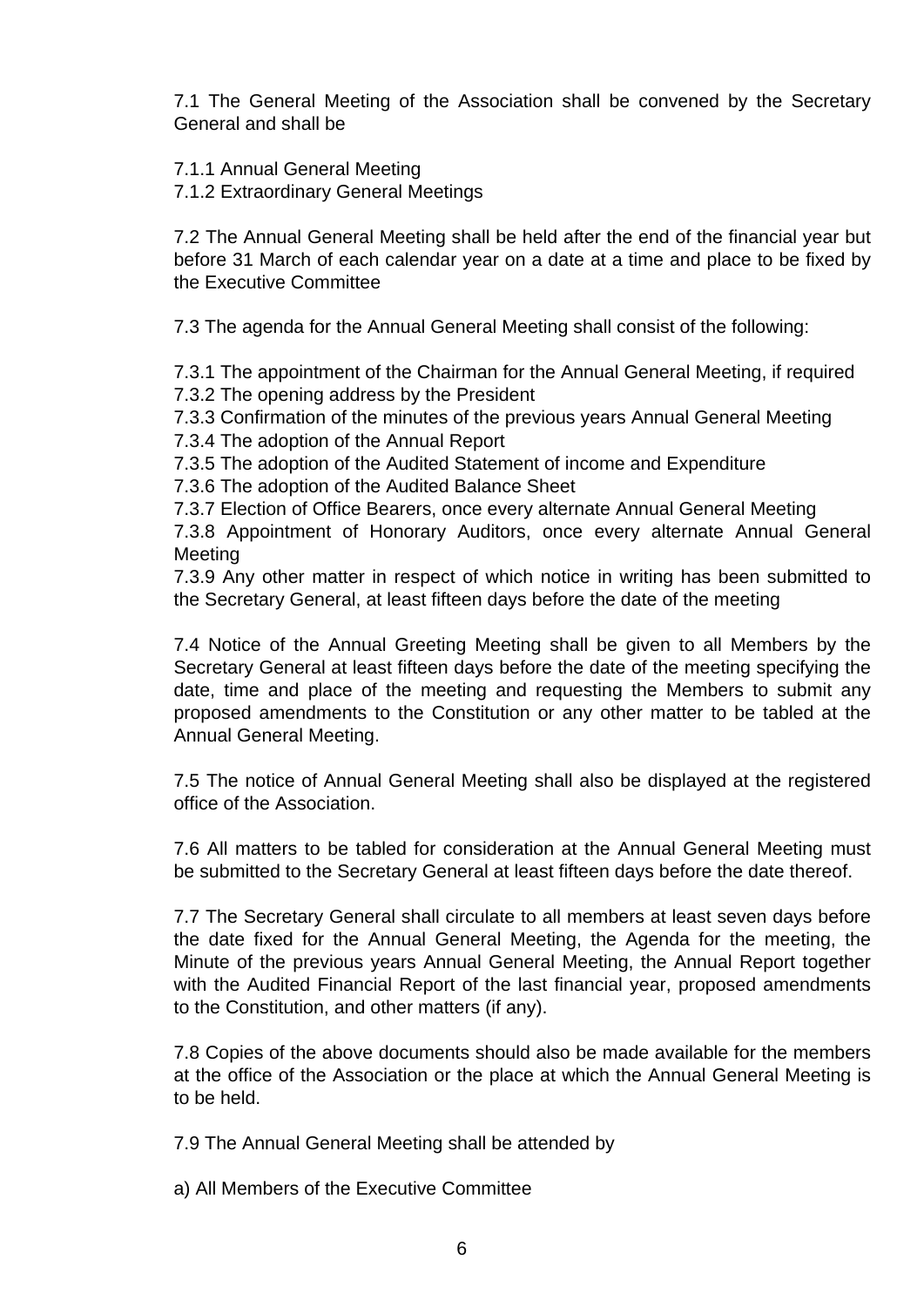b) All Members of the Association c) Invited Observers

7.10 The Annual General Meeting is authorised to interpret, approve proposals and amendments to the Constitution and to determine any matters that are not clear within the Association Constitution.

7.11 The quorum for any General Meeting shall be at least one half of the total membership of the Association or twice the total number of the Executive Committee Members whichever is the lesser.

7.12 If a quorum is not present half an hour after the time appointed for the meeting, the meeting shall be postponed to a date (not exceeding fourteen days later) to be decided by the Executive Committee, and if the quorum is not present half and hour after the time appointed for the postponed meeting, the Members present shall have the power to proceed with the business of the day but they shall not have the power to amend the Constitution of the Association or make decisions affecting the membership formation.

7.13 Extraordinary General Meeting of the Associations shall be convened by the Secretary General

a) On the instruction of the Executive Committee if deemed necessary

b) On the instruction of the President, if the President deems it necessary or

c) On the written application to the Secretary at least one fifth of the total number of Ordinary Members of the Association.

7.14 Notice of the Extraordinary General Meeting shall be given not less than fourteen days before the date of the meeting. Only the matter for which the meeting has been convened shall be on the Agenda.

7.15 Section 7.12 shall also apply to Extraordinary General Meetings of the Association but with the proviso that if no quorum is present after half and hour from the time appointed, another Extraordinary General Meeting can only be requisitioned for the same purpose after a lapse of at least six months from the date thereof.

### CLAUSE 8 **COMMITTEE**

8.1 Composition

The Office Bearers consisting of the following shall be termed the Executive Committee of the Association and shall be elected at the Annual General Meeting

a) President

- b) Deputy President
- c) Secretary General
- d) Deputy Secretary General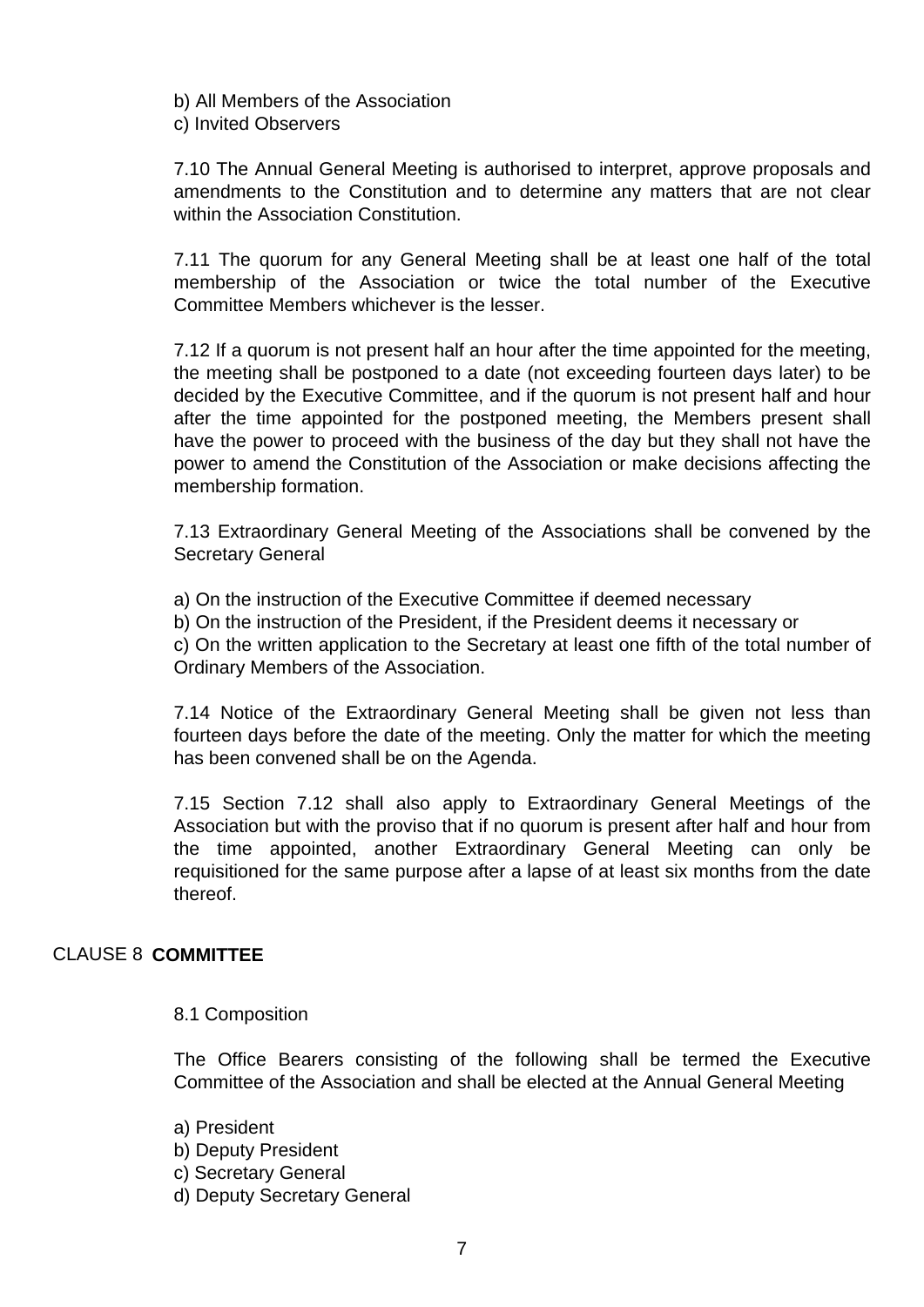e) Treasurer f) Assistant Treasurer g) Ten Ordinary Committee Members.

8.2 Eligibility of Office Bearers

All Committee members and sub Committee members performing executive function in or for the Association are eligible to be elected or appointed ONLY from the ranks of Ordinary Members, Honorary Members and Corporate Members.

a) President, Secretary General and Treasurer are ONLY from the Founding Members.

b) Deputy President, Deputy Secretary General, Assistant Treasurer and 10 ordinary committee members are ONLY from the ranks of Ordinary Members, Honorary Members and Corporate Members.

8.3 Election of Office Bearers

8.3.1 Names of the office bearers as specified in Section 8.1 and 8.2 shall be proposed and seconded at the Annual General Meeting. Election will be by a simple majority vote of the members at the Annual General Meeting.

8.3.2 All office bearers elected at Annual General Meeting will hold office for a tenure of two years.

8.3.3 All office bearers are eligible for re election for subsequent years

8.4 Responsibilities of the Executive Committee

8.4.1 The Executive Committee is responsible for the legislation or enactment of the policies in accordance with the Association Constitution.

8.4.2 The Executive Committee is also responsible for organizing the Associations activities and to observe and ensure that every action taken does not contravene the Association Constitution.

8.4.3 The Executive Committee may not act contrary without prior reference, and shall always remain subordinate, to the expressed wishes of the General Meeting.

8.5 Executive Committee Meeting and Quorum

8.5.1 The Executive Committee shall hold meetings at least once in two months. Notice of any meeting of the Executive Committee shall be served on its members not less than five working days before the date of the intended meeting by the Secretary General.

8.5.2 The President acting alone for the Executive Committee, or not less than eight of its members acting together may call for a meeting of the Executive Committee to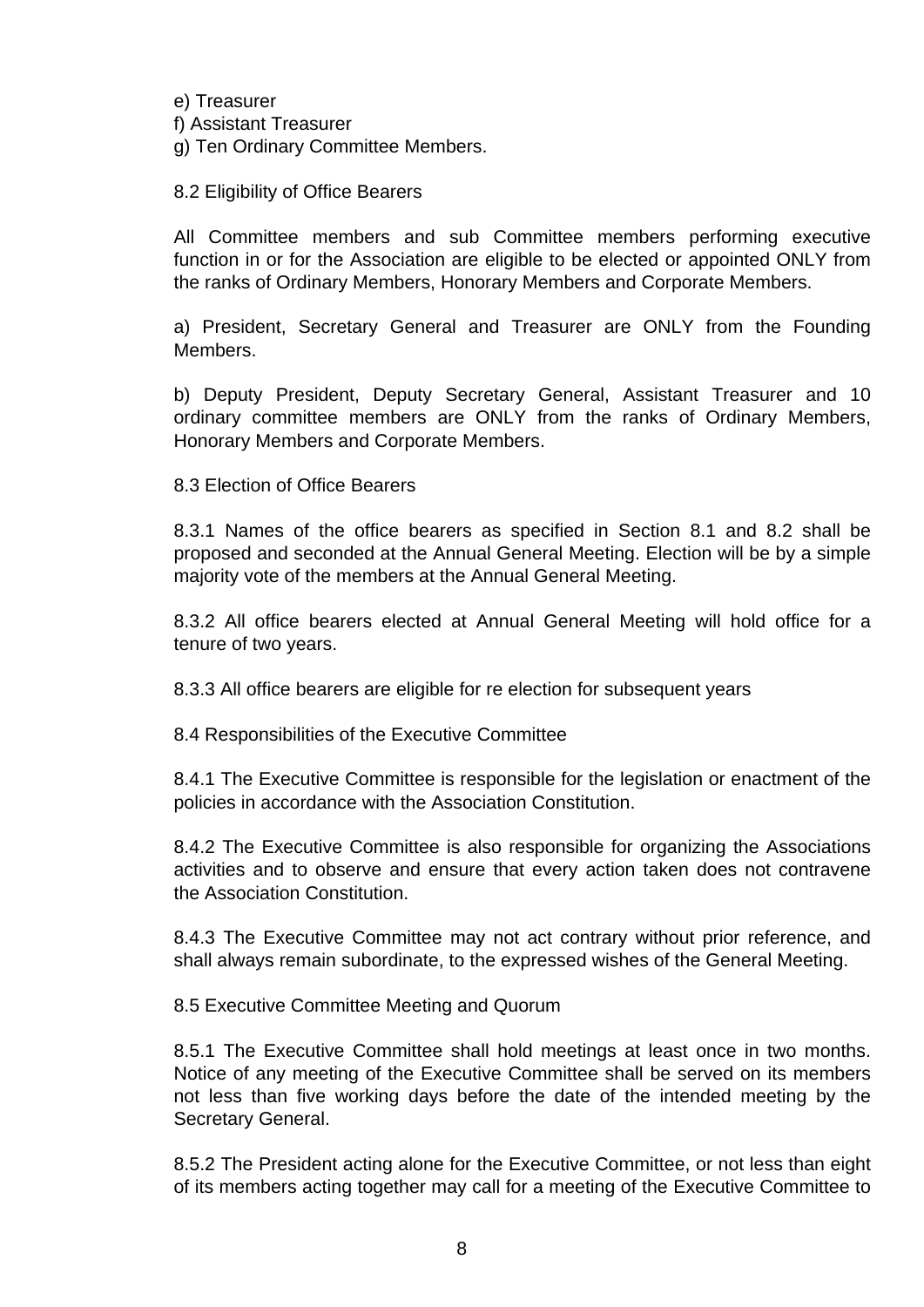be held at any time. At least one half of the total Executive Committee members must be present to constitute a quorum.

8.5.3 Where any urgent matter requiring the approval of the Executive Committee arises and it is not possible to convene a meeting, the Secretary General may obtain approval by means of a circular letter. In this instance, the following conditions must be fulfilled before a decision of the Executive Committee is deemed to have been obtained

a) The issue must be clearly set out in the circular and forwarded to all members of the Executive Committee

b) At least one half of the members of the Executive Committee must Indicate whether they are in favour of, or against, the proposal

c) The decision must be a majority vote, and

d) Any decision obtained by circular letter shall be reported by the Secretary General to the next Executive Committee meeting and recorded in the minutes thereof

8.6 Absence, Replacement and Resignation of Executive Committee Members

8.6.1 Any Executive Committee member who fail to attend three consecutive Executive Committee meeting without satisfactory explanation, shall be deemed to have resigned from the Executive Committee.

8.6.2 A member of the Executive Committee may tender his resignation in writing and in the event that the President, the Secretary or the Treasurer does so, the Executive Committee shall have the power to elect by simple majority a member from among themselves to the office so vacated. An office bearer so elected will hold office until the next Annual General Meeting.

8.6.3 In the event of a vacancy arising among Ordinary Committee Members, the Executive Committee shall have power to co opt a new Committee Member from among the members of the Association to fill the vacancy until the next Annual General Meeting.

8.6.4 If a member of the Committee dies or resign or is deemed to have resigned, the candidate who receive the most votes in the last elections shall be invited to fill the vacancy. If no such candidate is available or rejects the post, the Executive Committee shall have the power to appoint a suitable member to fill the vacancy until the Annual General Meeting.

8.7 Power to Appoint, Dismiss and Instruct

8.7.1 The Executive Committee shall issue instructions to the General Secretary and other officials to run the affairs of the Association, and to appoint managers and staff as it deems necessary.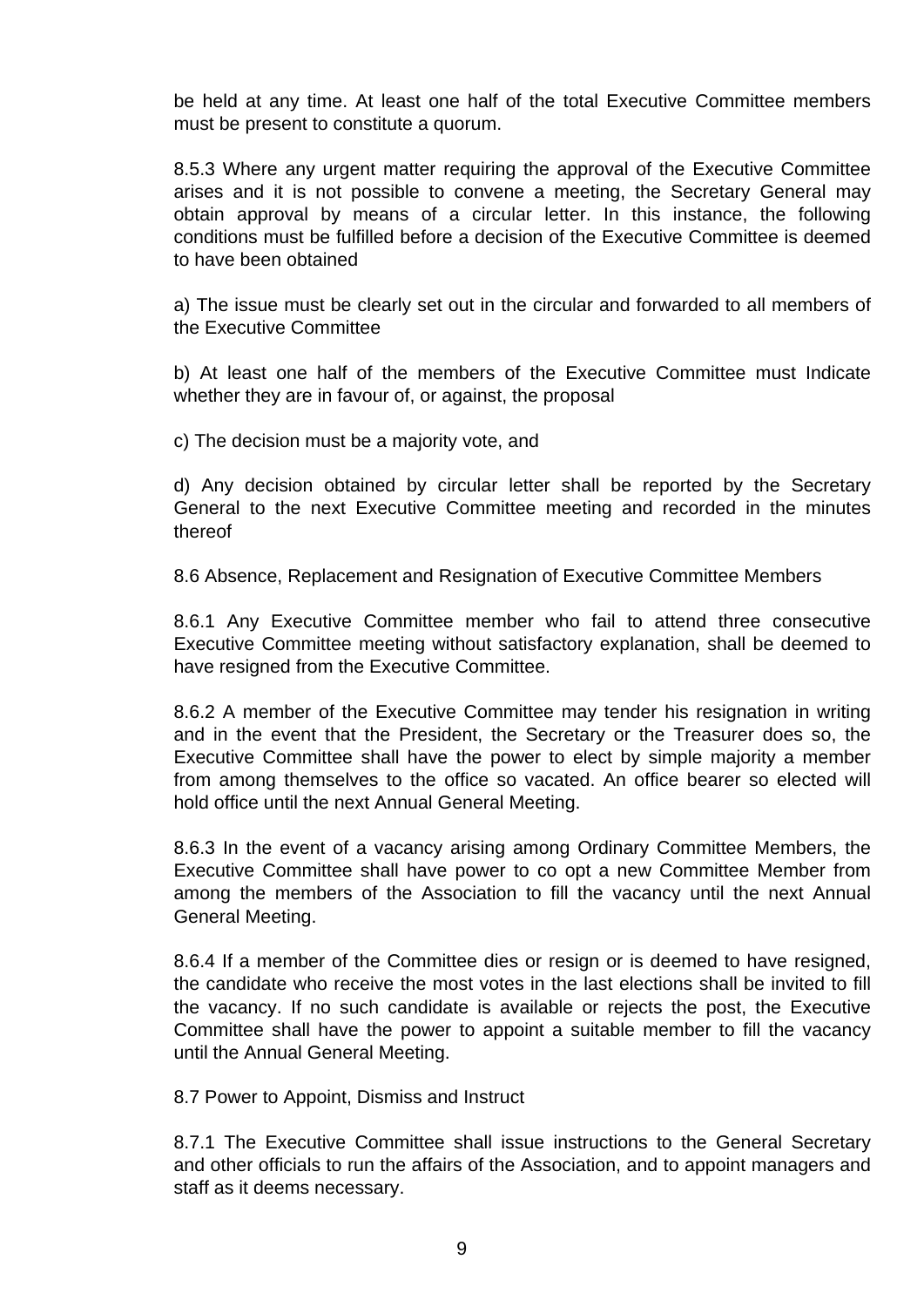8.7.2 The Executive Committee may establish sub committee when necessary and may delegate special duties to any member of the Committee.

8.7.3 The President may, after consultation with the Executive Committee, appoint additional ordinary committee members to the Executive Committee if necessary.

8.7.4 The Secretary General may, after consultation with the Executive Committee appoint full time or part time staff for the conduct and administration of the Association.

8.7.5 The Executive Committee may suspend or dismiss any managers or staff for neglect of duty, dishonesty, incompetence, refusal to carry out the decision of the Executive Committee, or for reasons that could conceivably damage the interest of the Association, provided always that the affected member shall be given an opportunity to be heard by the Executive Committee.

8.8 Decision and Interpretation

8.8.1 Except where they are contrary to or inconsistent with the policy previously laid down by the Annual General Meeting, the decisions of the Executive Committee shall be binding on all members of the Association unless and until overruled by a resolution of a General Meeting.

8.8.2 All members of the Association shall adhere to the Executive Committee decision unless and until amended by a decision made at the next Annual General Meeting.

8.8.3 Between Annual General Meetings, the Executive Committee may if the need so arise give its own interpretation of the Constitution and may, in urgent cases decide on matters which are not embodied in the Constitution.

8.8.4 In relation to any particular issue pertaining to policy and amendments to the Constitution, the Executive Committee shall refer the matter to the Annual General Meeting for its decision.

8.9 Transfer of powers

8.9.1 The Executive Committee shall furnish a Report on the activities of the Association in the preceding year at the next Annual General Meeting.

8.9.2 The out going Executive Committee shall formally hand over the authority and management to the newly elected Executive Committee within fourteen days after the Annual General Meeting.

8.9.3 The authorised Office Bearers of the out going Executive Committee shall effect the necessary processes to transfer bank instruments or authorisation to the in coming Executive Committee in fourteen days of the Annual General Meeting.

8.9.4 At the hand over, a check list of documents or items should be signed off by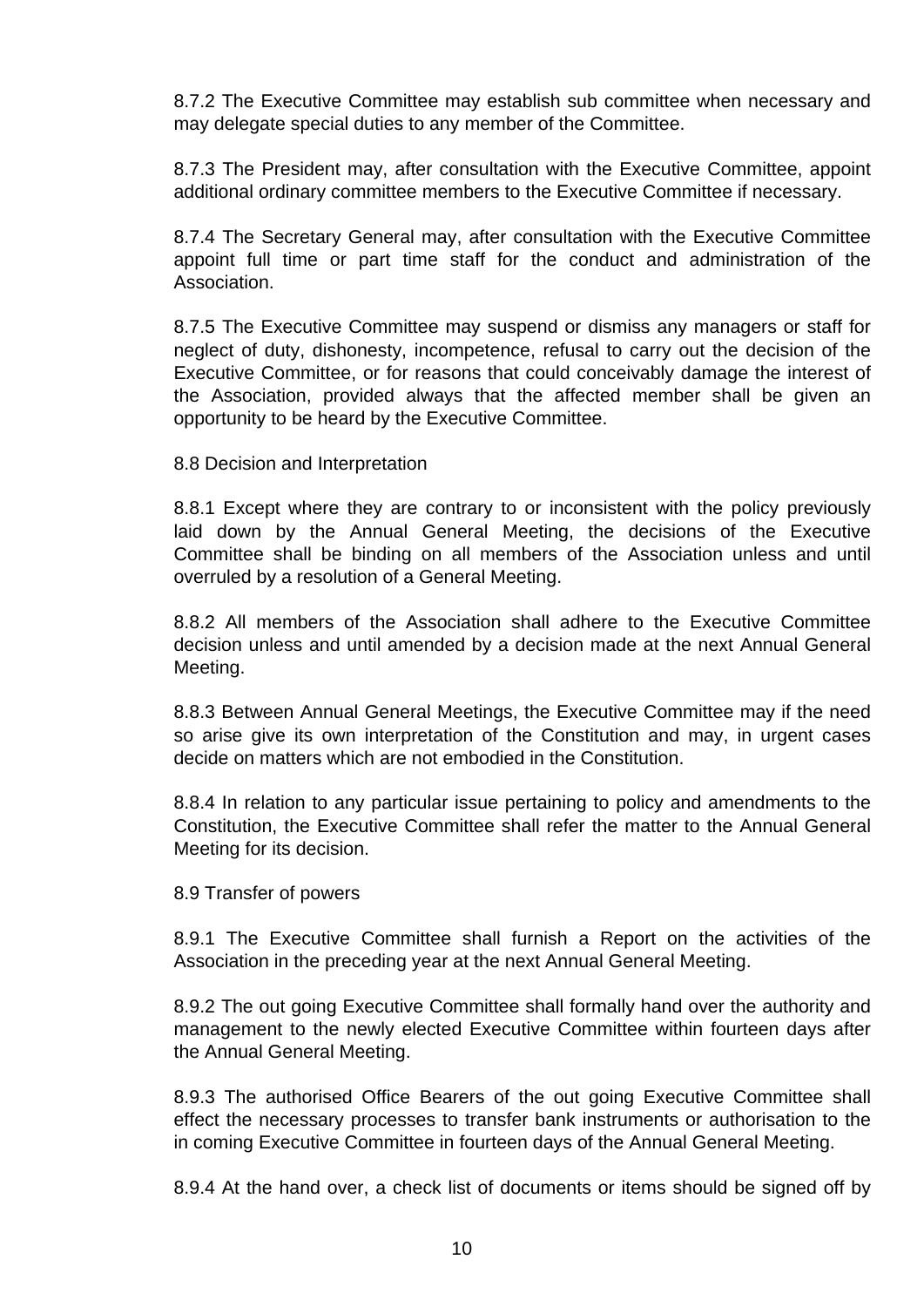the giver or receiver for the assigned office bearers. This will include all printed and digital material (past and present) such as statutory documents, stamps and seals, certifications, approved constitution, Register of Members, agreements, minute of meetings, Annual Reports, Account Records, Bank Statement, Cheque Book, Official Receipt Books, Asset Inventory, land and property titles (if any) and all other relevant materials which are in use for the operations of the Association.

8.9.5 The out going Executive Committee will also disclose all relevant information to, and do the necessary hand holding for, the in coming Executive Committee so that the transition of the works of the Association and take over process is seamless.

# CLAUSE 9 **DUTIES OF OFFICE BEARERS**

9.1 President

9.1.1 The President shall be the Chairman at all meetings of the Executive Committee and of any high level Working Committee and shall be responsible for the smooth conduct of all these meetings.

9.1.2 The President shall have the casting or deciding vote and shall sign the confirmed and approved minutes of all meetings

9.1.3 The President, Secretary General and Treasurer shall be authorised to sign all cheque on behalf of the Association.

9.2 Deputy President

The Deputy President shall perform the duties of the President in his absence.

9.3 Secretary General

9.3.1 Manage the Association affairs especially in relation to all correspondence with the Members and relevant governmental and regulatory authorities, keeping statutory books and documents and recording and keeping the minutes of all meetings

9.3.2 Be responsible for keeping and maintaining a complete and uptodate Register if Members and Office Bearers, the submission of all necessary forms with the Register of Societies and in general to ensure that the Association complies with all the requirement of the Societies Act 1996

9.3.3 Prepare the Annual Report for the Annual General Meeting

9.3.4 Issues notices and call for all meeting of the Association and take minutes of all such meetings

9.3.5 Prepare and lodge the Association Annual Return to the Registrar of Societies, Malaysia within the requisite time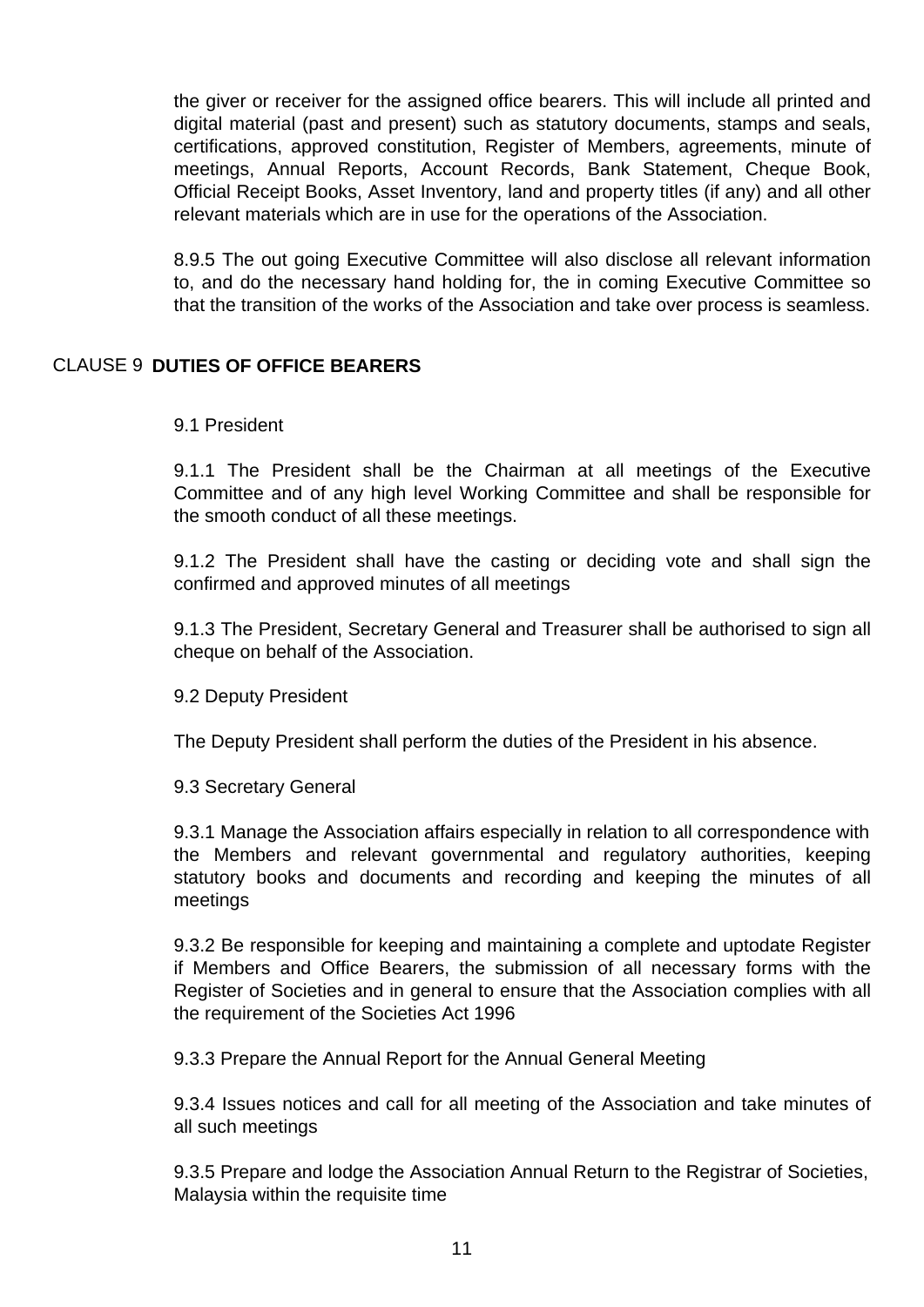9.3.6 Together with the President, be authorised to sign cheques on behalf of Association

9.3.7 Be responsible for all other functions of the Association that are secretarial in nature.

9.4 Deputy Secretary General

The Deputy Secretary General shall assist the Secretary General and perform the duties of the Secretary General in his or her absence.

9.5 Treasurer

9.5.1 Be responsible for all financial matters of the Association.

9.5.2 Be responsible to keep a true and accurate account all monies received and expended by the Association and all other financial records of the Association.

9.5.3 Ensure that all funds and monies collected on behalf of the Association are banked in securely into the designated Bank Accounts of the Association.

9.5.4 Together with the President, be authorised to sign cheque on behalf of the Association

9.5.5 Be responsible for preparing the Annual Balance Sheet and Income and Expenditure Account for auditing by the Auditors and thereafter for distribution to the Members and adoption at the Annual General Meeting.

9.6 Deputy Treasurer

The Deputy Treasurer shall assist the Treasurer and perform the duties of the Treasurer in his or her absence.

9.7 Ordinary Committee Members

Ordinary Committee Members shall attend all meetings of the Executive Committee and assist the elected office bearers in managing the affairs of the Association.

# CLAUSE 10 **FINANCIAL PROVISION**

10.1 All monies collected shall be absolute property of the Association.

10.2 The financial year end of the Association shall be 31 December of every year.

10.3 All monies and profits received or gained by the Association at all levels through its participation in whatever activities of the Association shall only be used to enhance, develop and carry out activities which are in accordance with the objective of the Association and neither the money nor such profit shall be used to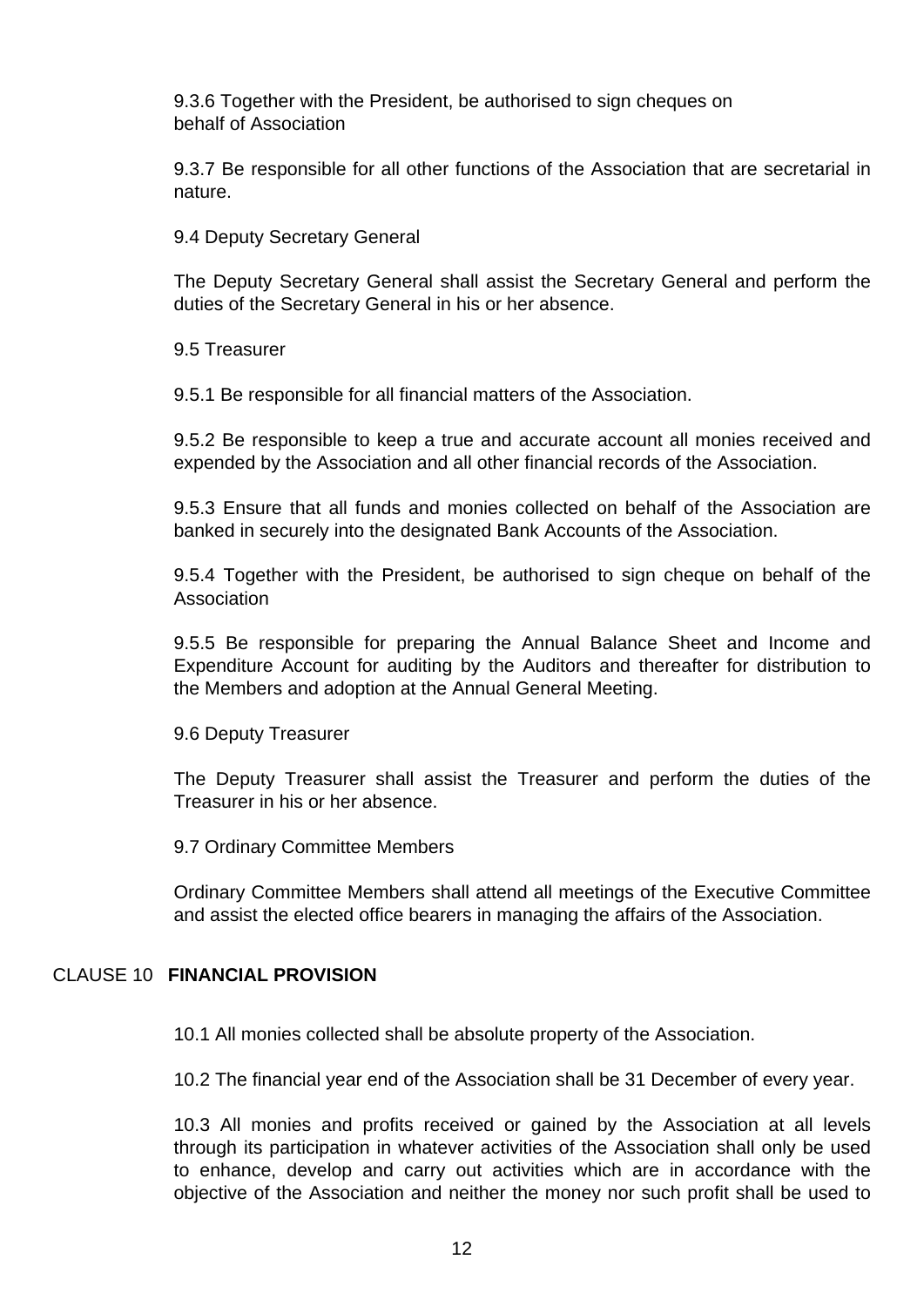pay profit, interest or bonus to any Member of the Association.

10.4 This provision (10.3) shall however not preclude or prevent payments made for any good purpose, to pay the salaries of any person independently employed. appointed or requested by the Association to carry out certain function or the reimbursement to any Members or employee of the Association for expenses incurred on behalf of, or in carrying out duties in the name of the Association

10.5 Expenditure less than RM5,000.00 (Rinngit Malaysia Five Thousand) for any one single event or programme, may be approved by the President and/or Secretary General (or in the absence of the Secretary General, the Deputy Secretary General) and the Treasurer (or in the absence of the Treasurer, the Deputy Treasurer).

10.6 Expenditure exceeding RM5,000.00 (Ringgit Malaysia Five Thousand) and upto RM50,000.00 (Ringgit Malaysia Fifty thousand) for any one single event or programme shall not be made without the prior approval of the Executive Committee.

10.7 Expenditure exceeding RM50,000.00 (Ringgit Malaysia Fifty Thousand) shall not be made without the prior approval of a General Meeting of Members.

10.8 The Association shall open a bank account in the name of Sustainable Business Network Association Malaysia for the General Fund and other Specific Fund as may be deemed necessary and approved by the Executive Committee.

10.9 All cheque and relevant payment vouchers, drawn on the Bank Accounts of the Association shall be signed by any two of the three authorized signatories, consisting of the President, Secretary General or Treasurer.

10.10 The Treasurer shall keep a float of RM500.00 (Ringgit Malaysia Five Hundred) for Petty Cash.

10.11 The Treasurer shall be responsible for depositing all monies collected on behalf of the Association into the designated Bank Account within 3 (three) days from the date of receipt thereof

10.12 The Treasurer shall prepare the monthly statement of accounts immediately after the end of each calendar month to be presented for approval at the subsequent Executive Committee meeting.

10.13 The Treasurer shall prepare the Annual income and Expenditure Account together with the Annual Balance Sheet (Financial Report), which shall be audited by the Auditors appointed in accordance to Section 11, immediately after the completion of the financial year.

10.14 The Audited Financial Report shall be presented at the following Annual General Meeting for adoption and a copy thereof shall be made available for the information of the Members at the place of business of the Association.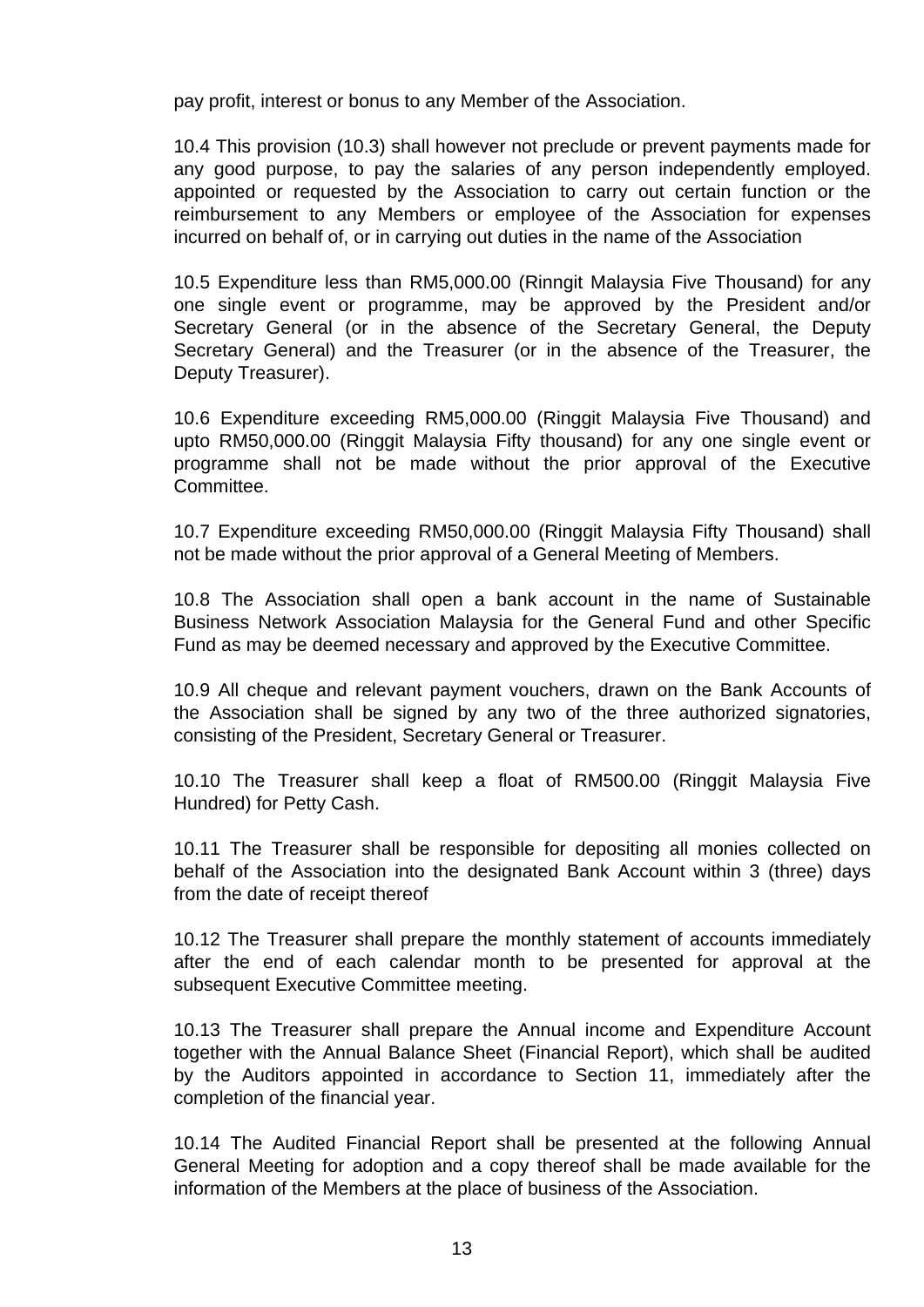11.1 Two Auditors who shall not be office bearers of the Association, shall be appointed by the Annual General Meeting as Honorary Auditors.

11.2 Additionally, the Annual General Meeting shall if it deems necessary, appoint as paid Auditor a qualified Accountant (or firm of Accountants) who shall not be a member or members of the Association. The Auditor thus appointed shall hold his appointment until he resign or until appointment is terminated by the Annual General Meeting.

11.3 The Auditor or Auditors shall be required to audit the accounts of the Association for the year, and to prepare a report or certificate for the Annual General Meeting. The Auditors may also be required by the President to audit the accounts of the Association for any interim period within his or her or their tenure of office at any date and to make a report to the Executive Committee.

# CLAUSE 12 **PROPERTY ADMINISTRATOR / TRUSTEES**

12.1 When the Association acquires immovable property three Trustees, who must be 21 years and above shall be elected at the Annual General Meeting to hold in trust the property subject to the following rules

12.2 A Trustee shall remain in office unless removed from office by a majority of members at a General Meeting or resign after giving one months notice to the Executive Committee.

12.3 A Trustee may be removed from office by the General Meeting on the grounds of ill health, unsoundness of mind, absence from the country or for any other reason, he is unable to perform his duties or unable to do satisfactorily. In the event of the death, resignation or removal of a Trustee the vacancy shall be filled by a new Trustee appointed by a General Meeting.

12.4 All immovable property whatsoever belonging to the Association shall be vested in the Trustee by execution of Deed of Trust. The Trustee shall not sell, withdraw or transfer any of the property of the Association without the consent and authority of a General Meeting of members.

# CLAUSE 13 **INTERPRETATION**

13.1 In the period between two General Meetings, the Executive Committee may give interpretation of the Constitution and the Executive Committee, if necessary can decide on matters less clear in this Constitution.

13.2 Unless matters are contrary to or inconsistent with the policies made at a General Meeting, the decision of the Executive Committee shall be final unless changed by a General Meeting.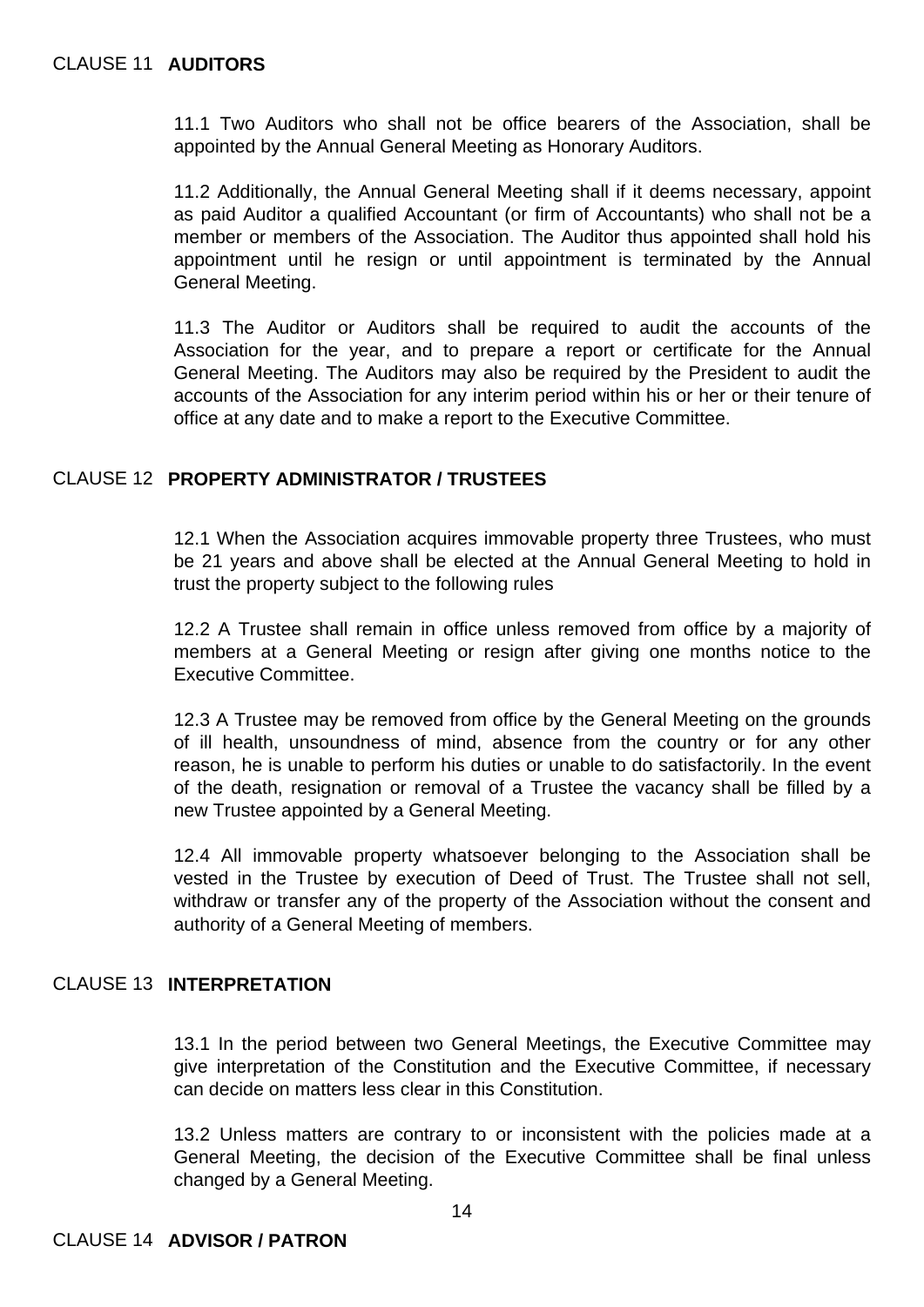14.1 The Executive Committee may invite any person or persons whom the Executive Committee considers suitable for such appointment as Patron and Advisor with the prior consent of the person concerned.

#### CLAUSE 15 **PROHIBITION**

15.1 Neither the Association nor its members shall attempt to restrict or in any other manner interface or engage with trade union activities as defined in the Trade Union Act, 1959 and amendments thereafter

15.2 The Association shall not hold any lottery without license from proper authorities whether confined to its members or not, in the name of the Association or its Executive Committee or members.

15.3 No benefits as defined under Section 2 of the Societies Act 1966 shall be given by the Association to any of its members.

## CLAUSE 16 **AMENDMENT OF CONSTITUTION**

16.1 No amendments or additions to the Constitution of the Association shall be made except at a General Meeting of the Association and the proposal for amendments to the Constitution set out in detail has been circulated to the Members at least 7 (seven) working days before the date of the General Meeting convened, inter alia, for that purpose

16.2 No amendments or addition to the Constitution shall be made unless the resolution for the amendments or addition is approved by a resolution supported by the votes of not less than two thirds of the Members present and voting

16.3 No such amendments or addition shall come into force without the sanction of the Registrar of Societies, Malaysia. Any amendments to the Constitution shall be forwarded to the Registrar of Societies within 60 (sixty) days of being passed by the General Meeting.

### CLAUSE 17 **DISSOLUTION**

17.1 The Association shall not be dissolved except with the consent of not less than two third of the Members of the Association who are present and who are eligible to vote, expressed on a secret ballot in person at a General Meeting convened for the purpose

17.2 In the event of the Association being dissolved as provided above, the treatment of all debts and liabilities legally incurred on behalf of the Association shall be referred and left to the direction of the General Meeting